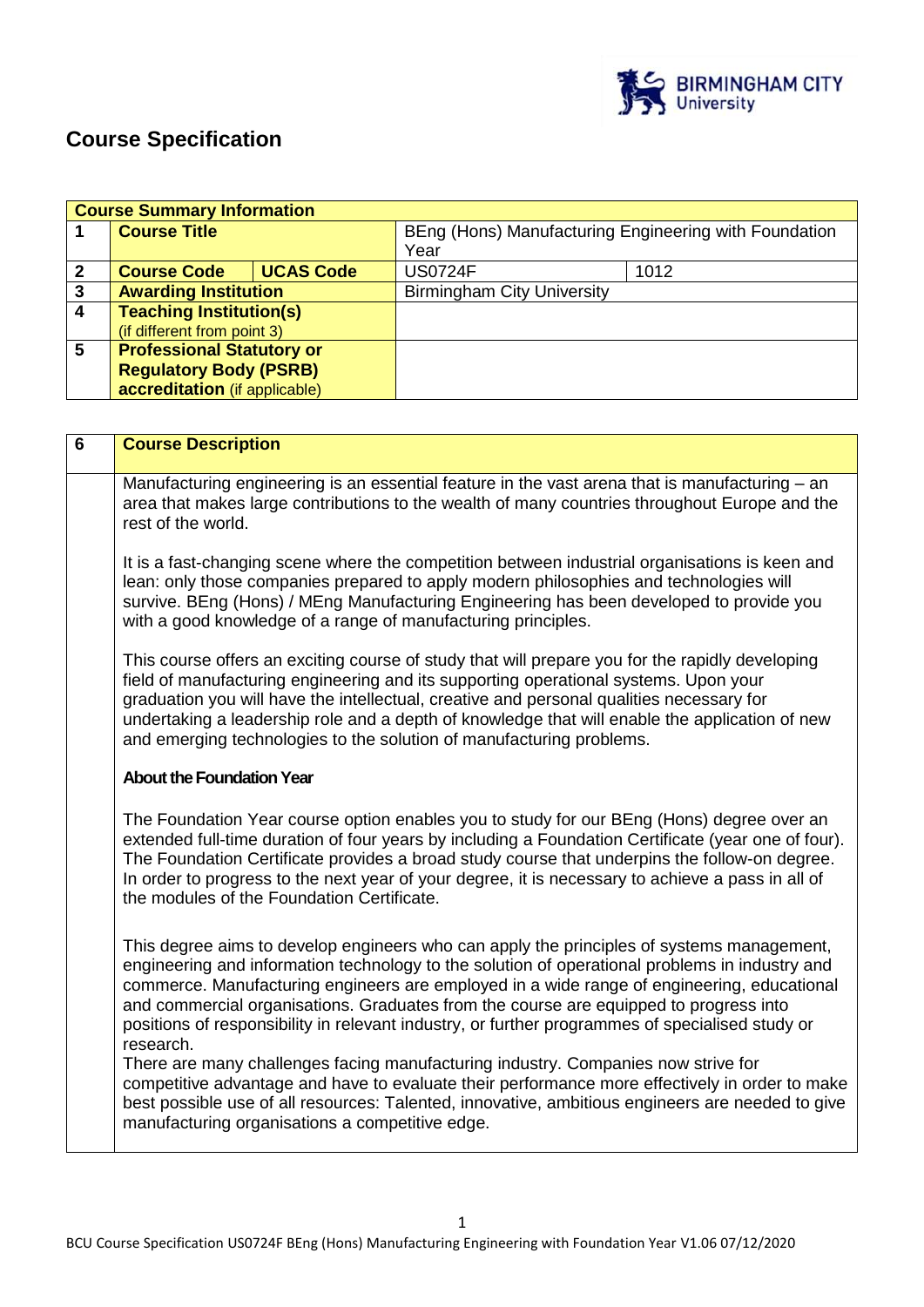

|    | <b>Course Awards</b>                                                                                                                                                 |              |                                  |
|----|----------------------------------------------------------------------------------------------------------------------------------------------------------------------|--------------|----------------------------------|
| 7a | <b>Name of Final Award</b>                                                                                                                                           | <b>Level</b> | <b>Credits</b><br><b>Awarded</b> |
|    | Bachelor of Engineering with Honours Manufacturing Engineering<br>Bachelor of Engineering with Honours Manufacturing Engineering<br>with Professional Placement Year | - 6<br>l 6   | 480<br>600                       |
| 7b | <b>Exit Awards and Credits Awarded</b>                                                                                                                               |              |                                  |
|    | <b>Foundation Certificate Engineering</b>                                                                                                                            | 3            | 120                              |
|    | Certificate of Higher Education Manufacturing Engineering                                                                                                            | 4            | 240                              |
|    | Diploma of Higher Education Manufacturing Engineering                                                                                                                | 5            | 360                              |
|    | Bachelor of Engineering Manufacturing Engineering                                                                                                                    | 6            | 420                              |

| -8 | <b>Derogation from the University Regulations</b>                                                                                                                                                                                                                                                                                          |
|----|--------------------------------------------------------------------------------------------------------------------------------------------------------------------------------------------------------------------------------------------------------------------------------------------------------------------------------------------|
|    | 1. For modules with more than one item of assessment, students must achieve a minimum<br>of 30% (undergraduate) or 40% (postgraduate) in each item of assessment in order to<br>pass the module<br>2. Compensation of marginal failure in up to 20 credits is permitted at each level<br>3. Condonement of failed modules is not permitted |

| 9                 | <b>Delivery Patterns</b> |                             |                          |                |  |
|-------------------|--------------------------|-----------------------------|--------------------------|----------------|--|
|                   | <b>Mode(s) of Study</b>  | <b>Location(s) of Study</b> | <b>Duration of Study</b> | Code(s)        |  |
| Full Time         |                          | <b>City Centre</b>          | 4 vears                  | <b>US0724F</b> |  |
| With Professional |                          | <b>City Centre</b>          | 5 years                  | <b>US1150</b>  |  |
|                   | <b>Placement Year</b>    |                             |                          |                |  |

# **10 Entry Requirements**

The admission requirements for this programme are stated on the programme page of the BCU website at<https://www.bcu.ac.uk/> or may be found by searching for the programme entry profile located on the UCAS website.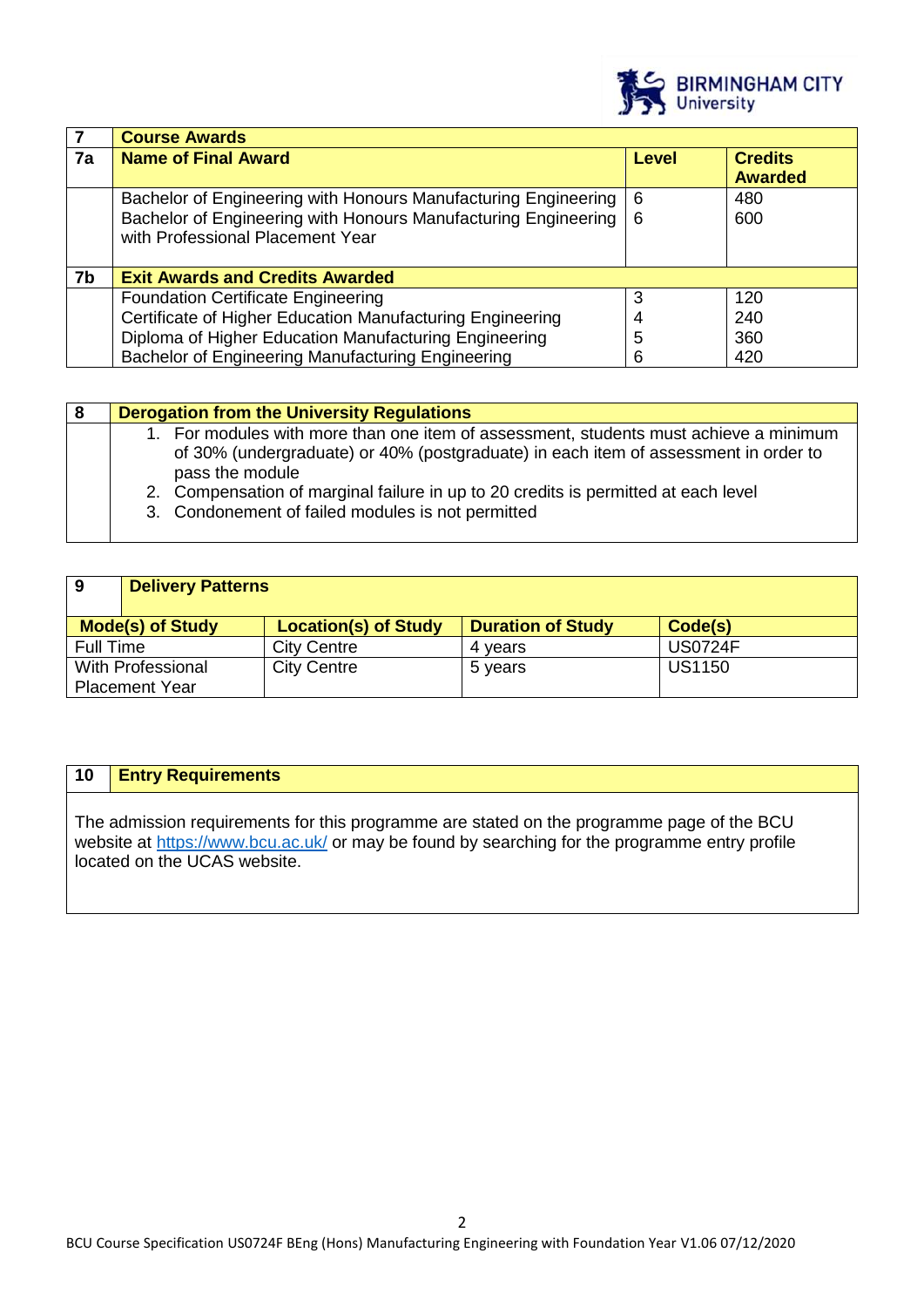

| 11                | <b>Course Learning Outcomes</b>                                                                                                                                                                                                                                                                                                 |
|-------------------|---------------------------------------------------------------------------------------------------------------------------------------------------------------------------------------------------------------------------------------------------------------------------------------------------------------------------------|
|                   | <b>Science and Mathematics (SM)</b>                                                                                                                                                                                                                                                                                             |
| SM <sub>1</sub>   | Knowledge and understanding of the scientific principles underpinning relevant technologies,<br>and their evolution                                                                                                                                                                                                             |
| SM <sub>2i</sub>  | Knowledge and understanding of mathematics and an awareness of statistical methods<br>necessary to support application of key engineering principles                                                                                                                                                                            |
| SM <sub>1</sub> b | Knowledge and understanding of scientific principles and methodology necessary to underpin<br>their education in Manufacturing engineering, to enable appreciation of its scientific and<br>engineering context, and to support their understanding of relevant historical, current and<br>future developments and technologies |
| SM <sub>2</sub> b | Knowledge and understanding of mathematical and statistical methods necessary to underpin<br>their education in Manufacturing engineering and to enable them to apply mathematical and<br>statistical methods, tools and notations proficiently in the analysis and solution of engineering<br>problems                         |
| SM <sub>3</sub> b | Ability to apply and integrate knowledge and understanding of other engineering disciplines to<br>support study of their Manufacturing engineering discipline                                                                                                                                                                   |
|                   | <b>Engineering Analysis (EA)</b>                                                                                                                                                                                                                                                                                                |
| EA1i              | Ability to monitor, interpret and apply the results of analysis and modelling in order to bring<br>about continuous improvement                                                                                                                                                                                                 |
| EA2i              | Ability to apply quantitative methods in order to understand the performance of systems and<br>components                                                                                                                                                                                                                       |
| EA3i              | Ability to use the results of engineering analysis to solve engineering problems and to<br>recommend appropriate action                                                                                                                                                                                                         |
| EA4i              | Ability to apply an integrated or systems approach to engineering problems through know-how<br>of the relevant technologies and their application                                                                                                                                                                               |
| EA <sub>1</sub> b | Understanding of engineering principles and the ability to apply them to analyse key<br>engineering processes                                                                                                                                                                                                                   |
| EA <sub>2</sub>   | Ability to identify, classify and describe the performance of systems and components through<br>the use of analytical methods and modelling techniques                                                                                                                                                                          |
| EA3b              | Ability to apply quantitative and computational methods in order to solve engineering problems<br>and to implement appropriate action                                                                                                                                                                                           |
| EA4b              | Understanding of, and the ability to apply, an integrated or systems approach to solving<br>engineering problems                                                                                                                                                                                                                |
|                   | Design (D)                                                                                                                                                                                                                                                                                                                      |
| D <sub>1</sub>    | Be aware of business, customer and user needs, including considerations such as the wider<br>engineering context, public perception and aesthetics                                                                                                                                                                              |
| D <sub>2i</sub>   | Define the problem identifying any constraints including environmental and sustainability<br>limitations; ethical, health, safety, security and risk issues; intellectual property; codes of<br>practice and standards                                                                                                          |
| D <sub>3</sub>    | Work with information that may be incomplete or uncertain and be aware that this may affect<br>the design                                                                                                                                                                                                                       |
| D4i               | Apply problem-solving skills, technical knowledge and understanding to create or adapt<br>designs solutions that are fit for purpose including operation, maintenance, reliability etc.                                                                                                                                         |
| D <sub>5i</sub>   | Manage the design process, including cost drivers, and evaluate outcomes                                                                                                                                                                                                                                                        |
| D <sub>6</sub>    | Communicate their work to technical and non-technical audiences                                                                                                                                                                                                                                                                 |
| D <sub>1</sub>    | Understand and evaluate business, customer and user needs, including considerations such<br>as the wider engineering context, public perception and aesthetics                                                                                                                                                                  |
| D <sub>2</sub>    | Investigate and define the problem, identifying any constraints including environmental and<br>sustainability limitations; ethical, health, safety, security and risk issues; intellectual property;<br>codes of practice and standards.                                                                                        |
| D <sub>3</sub> b  | Work with information that may be incomplete or uncertain and quantify the effect of this on<br>the design                                                                                                                                                                                                                      |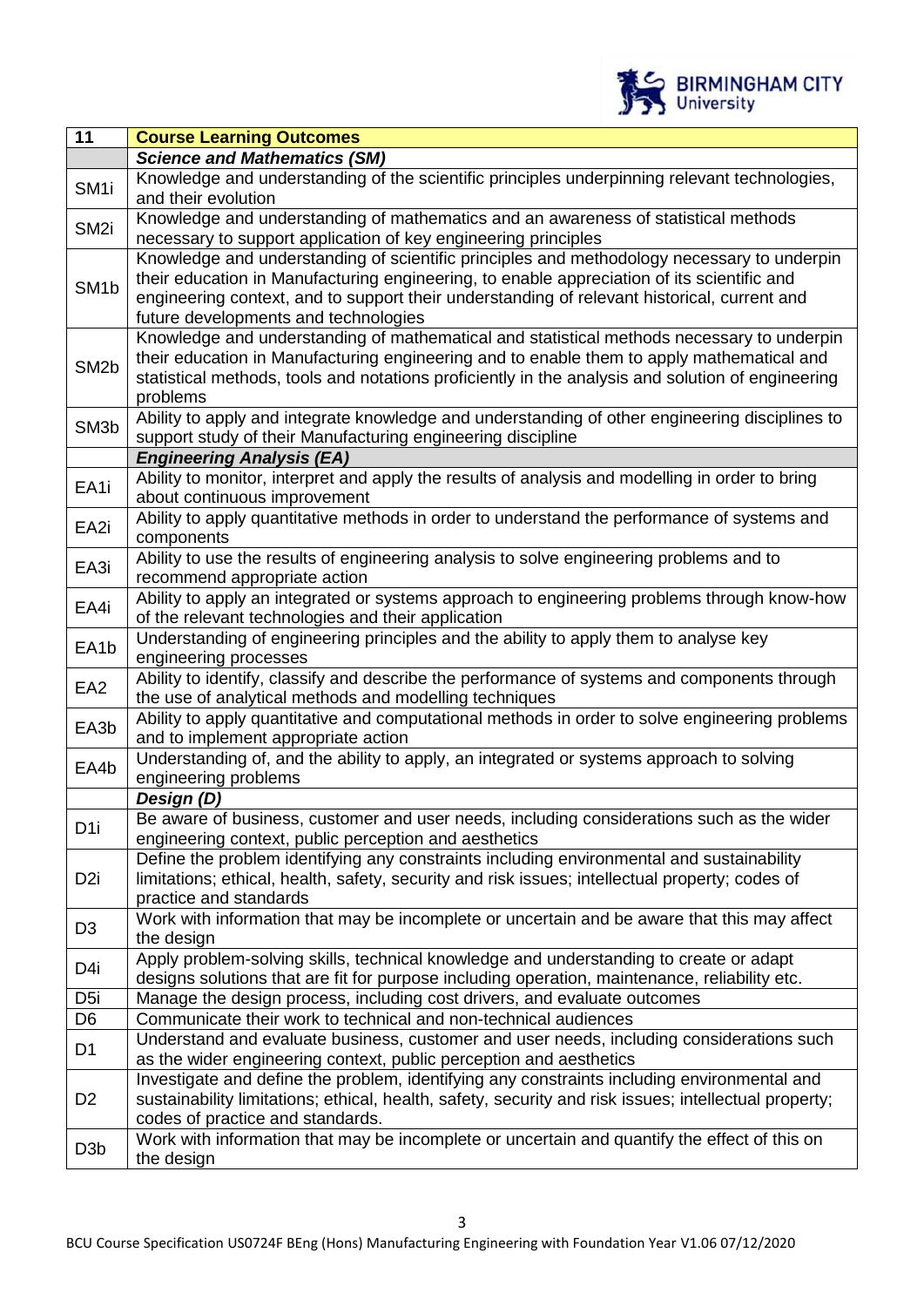

|                  | Apply advanced problem-solving skills, technical knowledge and understanding, to establish        |
|------------------|---------------------------------------------------------------------------------------------------|
| D <sub>4</sub>   | rigorous and creative solutions that are fit for purpose for all aspects of the problem including |
|                  | production, operation, maintenance and disposal                                                   |
| D <sub>5</sub>   | Plan and manage the design process, including cost drivers, and evaluate outcomes                 |
|                  | Economic, Legal, Social, Ethical and Environmental Context (EL)                                   |
| EL <sub>1</sub>  | Understanding of the need for a high level of professional and ethical conduct in engineering     |
|                  | and a knowledge of professional codes of conduct                                                  |
|                  | Knowledge and understanding of the commercial, economic and social context of engineering         |
| EL <sub>2</sub>  | processes                                                                                         |
| EL3i             | Knowledge of management techniques that may be used to achieve engineering objectives             |
|                  | Understanding of the requirement for engineering activities to promote sustainable                |
| EL4i             | development                                                                                       |
|                  | Awareness of the relevant legal requirements governing engineering activities, including          |
| EL <sub>5</sub>  | personnel, health & safety, contracts, intellectual property rights, product safety and liability |
|                  | issues                                                                                            |
| EL <sub>6i</sub> | Awareness of risk issues, including health & safety, environmental and commercial risk            |
|                  | Knowledge and understanding of management techniques, including project management,               |
| EL <sub>3</sub>  | that may be used to achieve engineering objectives                                                |
|                  | Understanding of the requirement for engineering activities to promote sustainable                |
| EL <sub>4</sub>  | development and ability to apply quantitative techniques where appropriate                        |
|                  |                                                                                                   |
| EL <sub>6</sub>  | Knowledge and understanding of risk issues, including health and safety, environmental and        |
|                  | commercial risk, and of risk assessment and risk management techniques                            |
|                  | <b>Engineering Practice (P)</b>                                                                   |
| P <sub>1i</sub>  | Knowledge of contexts in which engineering knowledge can be applied (e.g. operations and          |
|                  | management, application and development of technology, etc.)                                      |
| P <sub>2i</sub>  | Understanding of and ability to use relevant materials, equipment, tools, processes, or           |
|                  | products                                                                                          |
| P3i              | Knowledge and understanding of workshop and laboratory practice                                   |
| P4i              | Ability to use and apply information from technical literature                                    |
| P6i              | Ability to use appropriate codes of practice and industry standards                               |
| P7               | Awareness of quality issues and their application to continuous improvement                       |
| P11i             | Awareness of team roles and the ability to work as a member of an engineering team                |
|                  | Understanding of contexts in which engineering knowledge can be applied (e.g. operations          |
| P <sub>1</sub>   | and management, application and development of technology, etc.)                                  |
| P <sub>2</sub>   | Knowledge of characteristics of particular materials, equipment, processes or products            |
| P <sub>3</sub>   | Ability to apply relevant practical and laboratory skills                                         |
| P <sub>4</sub>   | Understanding of the use of technical literature and other information sources                    |
| P <sub>5</sub>   | Knowledge of relevant legal and contractual issues                                                |
| P <sub>6</sub>   | Understanding of appropriate codes of practice and industry standards                             |
| P <sub>8</sub>   | Ability to work with technical uncertainty                                                        |
| P11              | Understanding of, and the ability to work in, different roles within an engineering team          |
|                  |                                                                                                   |
|                  | <b>Additional General Skills (G)</b>                                                              |
| G <sub>1</sub>   | Apply their skills in problem solving, communication, information retrieval, working with others  |
|                  | and the effective use of general IT facilities                                                    |
| G <sub>2</sub>   | Plan self-learning and improve performance, as the foundation for lifelong learning/CPD           |
| G <sub>3i</sub>  | Plan and carry out a personal programme of work                                                   |
| G4i              | Exercise personal responsibility, which may be as a team member                                   |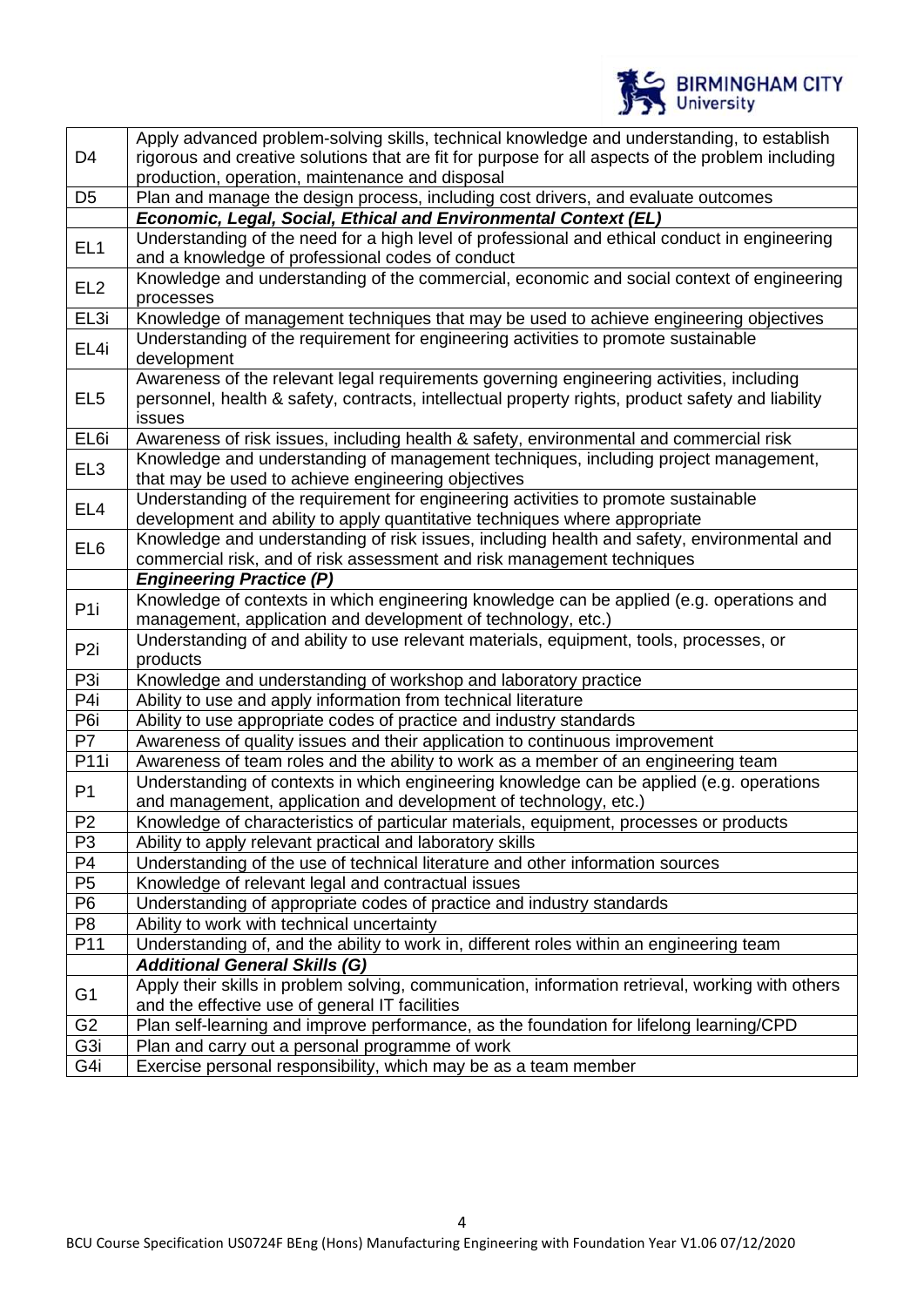

| Level 3:                                                                                                                                   |                                                                                                                                                               |                       |  |
|--------------------------------------------------------------------------------------------------------------------------------------------|---------------------------------------------------------------------------------------------------------------------------------------------------------------|-----------------------|--|
|                                                                                                                                            | In order to complete this course a student must successfully complete all the following<br><b>CORE modules (totalling 120 credits):</b>                       |                       |  |
| <b>Module Code</b>                                                                                                                         | <b>Module Name</b>                                                                                                                                            | <b>Credit Value</b>   |  |
| <b>ENG3009</b>                                                                                                                             | <b>Mathematics for Engineers 1</b>                                                                                                                            | 20                    |  |
| <b>ENG3010</b>                                                                                                                             | <b>Engineering Science 1</b>                                                                                                                                  | $\overline{20}$       |  |
| <b>ENG3011</b>                                                                                                                             | <b>Practical Skills 1</b>                                                                                                                                     | $\overline{20}$       |  |
| <b>ENG3012</b>                                                                                                                             | <b>Mathematics for Engineers 2</b>                                                                                                                            | 20                    |  |
| <b>ENG3013</b>                                                                                                                             | <b>Engineering Science 2</b>                                                                                                                                  | 20                    |  |
| <b>ENG3014</b>                                                                                                                             | <b>Practical Skills 2</b>                                                                                                                                     | 20                    |  |
| <b>Module Code</b><br><b>ENG4091</b>                                                                                                       | <b>Module Name</b>                                                                                                                                            | <b>Credit Value</b>   |  |
|                                                                                                                                            |                                                                                                                                                               |                       |  |
| <b>ENG4124</b>                                                                                                                             | <b>Engineering Principles 1</b><br><b>Mathematical Modelling 1</b>                                                                                            | 20<br>$\overline{20}$ |  |
| <b>ENG4093</b>                                                                                                                             | <b>Engineering Practice</b>                                                                                                                                   | 20                    |  |
| <b>ENG4094</b>                                                                                                                             | <b>Engineering Principles 2</b>                                                                                                                               | 20                    |  |
| <b>ENG4125</b>                                                                                                                             | <b>Mathematical Modelling 2</b>                                                                                                                               | 20                    |  |
| <b>ENG4096</b>                                                                                                                             | <b>Integrated Engineering Project</b>                                                                                                                         | 20                    |  |
|                                                                                                                                            |                                                                                                                                                               |                       |  |
|                                                                                                                                            | In order to complete this course a student must successfully complete all the following<br><b>CORE modules (totalling 120 credits):</b><br><b>Module Name</b> | <b>Credit Value</b>   |  |
|                                                                                                                                            |                                                                                                                                                               |                       |  |
|                                                                                                                                            | <b>Operations Systems</b>                                                                                                                                     | 20                    |  |
|                                                                                                                                            | <b>Quality Systems</b>                                                                                                                                        | 20                    |  |
|                                                                                                                                            | <b>Design and Materials</b>                                                                                                                                   | 20                    |  |
|                                                                                                                                            | <b>Leading Engineering Endeavour</b>                                                                                                                          | 20                    |  |
|                                                                                                                                            | <b>Design and Manufacture</b>                                                                                                                                 | 20                    |  |
| Level 5:<br><b>Module Code</b><br><b>ENG5103</b><br><b>ENG5104</b><br><b>ENG5100</b><br><b>ENG5097</b><br><b>ENG5101</b><br><b>ENG5105</b> | <b>Manufacturing Automation and Control</b>                                                                                                                   | 20                    |  |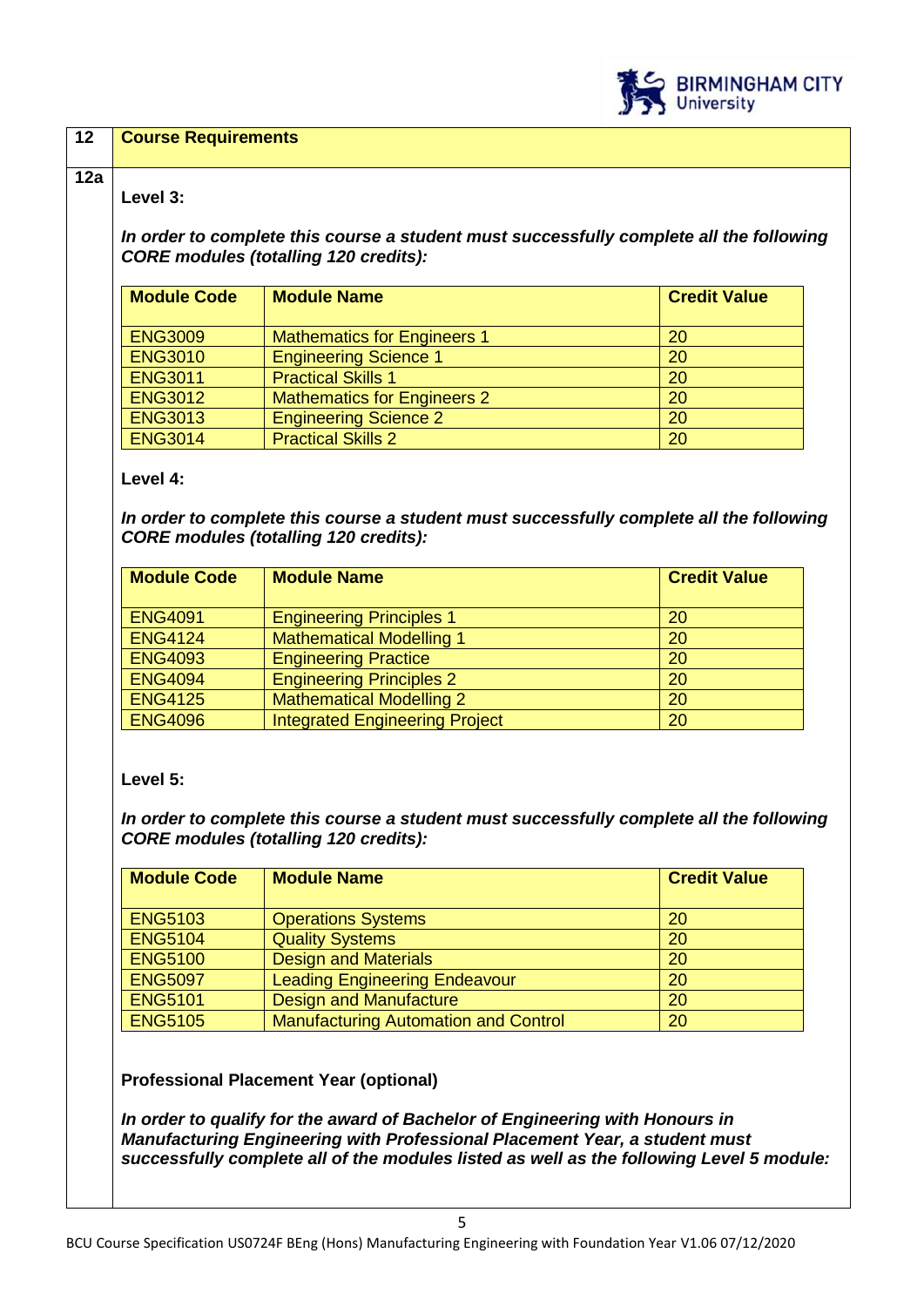

| <b>Module Code</b> | <b>Module Name</b>            | <b>Credit Value</b> |
|--------------------|-------------------------------|---------------------|
| TBC                | <b>Professional Placement</b> | 120                 |

**Level 6:**

 $\overline{\phantom{a}}$ 

*In order to complete this course a student must successfully complete all the following CORE modules (totalling 120 credits):*

| <b>Module Code</b> | <b>Module Name</b>                  | <b>Credit Value</b> |
|--------------------|-------------------------------------|---------------------|
| <b>ENG6073</b>     | <b>Advanced Manufacturing</b>       | 20                  |
| <b>ENG6072</b>     | <b>Advanced Materials</b>           | 20                  |
| <b>ENG6071</b>     | <b>Operations Management</b>        | 20                  |
| <b>ENG6070</b>     | <b>Product Lifecycle Management</b> | 20                  |
| <b>ENG6200</b>     | <b>Individual Honours Project</b>   | 40                  |
|                    |                                     |                     |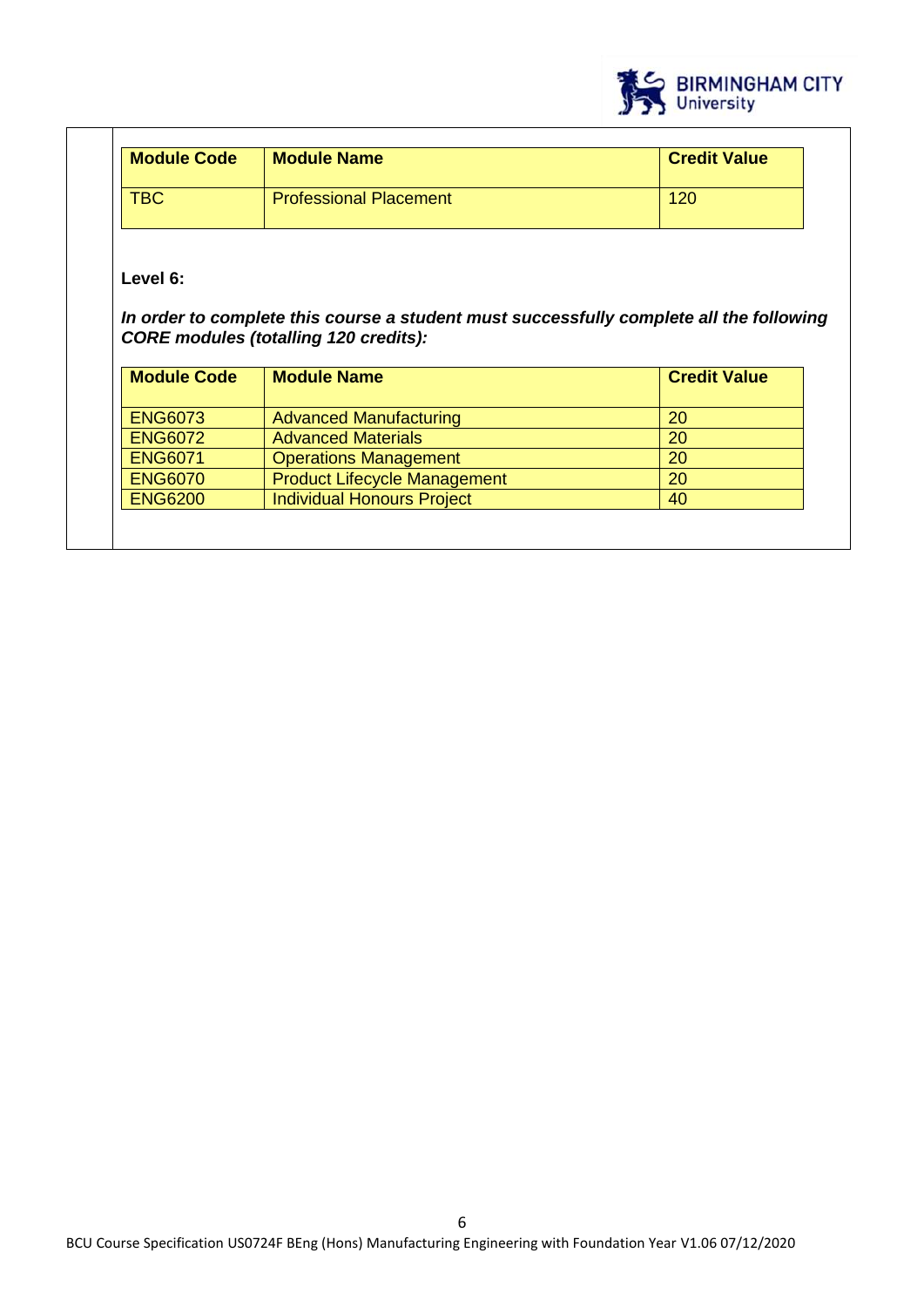

# **12b Structure Diagram**

# **Level 3**

| <b>Practical Skills 1</b><br>(ENG3011) | <b>Engineering Science</b><br>1 (ENG3010) | Mathematics for<br>Engineers 1<br>(ENG3009) | l Sem 1 |
|----------------------------------------|-------------------------------------------|---------------------------------------------|---------|
| <b>Practical Skills 2</b><br>(ENG3014) | <b>Engineering Science</b><br>2 (ENG3013) | Mathematics for<br>Engineers 2<br>(ENG3012) | l Sem 2 |

# **Level 4**

| Engineering Practice<br>$(ENG\widetilde{4}093)$ | Engineering<br>Principles 1<br>(ENG4091) | Mathematical<br>Modelling 1<br>(ENG4124) | Sem 1 |
|-------------------------------------------------|------------------------------------------|------------------------------------------|-------|
| Integrated                                      | Engineering                              | Mathematical                             | Sem 2 |
| <b>Engineering Project</b>                      | Principles 2                             | Modelling 2                              |       |
| (ENG4096)                                       | (ENG4094)                                | (ENG4125)                                |       |

# **Level 5**

| <b>Operations Systems</b><br>(ENG5103) | <b>Quality Systems</b><br>(ENGS104) | Design and<br><b>Materials</b><br>(ENG5100) | Sem 1 |
|----------------------------------------|-------------------------------------|---------------------------------------------|-------|
| Leading Engineering                    | Manufacturing                       | Design and                                  | Sem 2 |
| Endeavour                              | Automation and                      | Manufacture                                 |       |
| (ENG5097)                              | Control (ENG5105)                   | (ENG5101)                                   |       |

# **Optional**

| Professional Placement Year / Industrial Placement |
|----------------------------------------------------|
|                                                    |

# **Level 6**

| <b>Individual Honours</b> | <b>Operations</b><br>Management<br>(ENG606071)      | Advanced Materials   Sem 1<br>(ENG6072) |       |
|---------------------------|-----------------------------------------------------|-----------------------------------------|-------|
| Project (ENG6200)         | <b>Product Lifecycle</b><br>Management<br>(ENG6070) | Advanced<br>Manufacturing<br>(ENG6073)  | Sem 2 |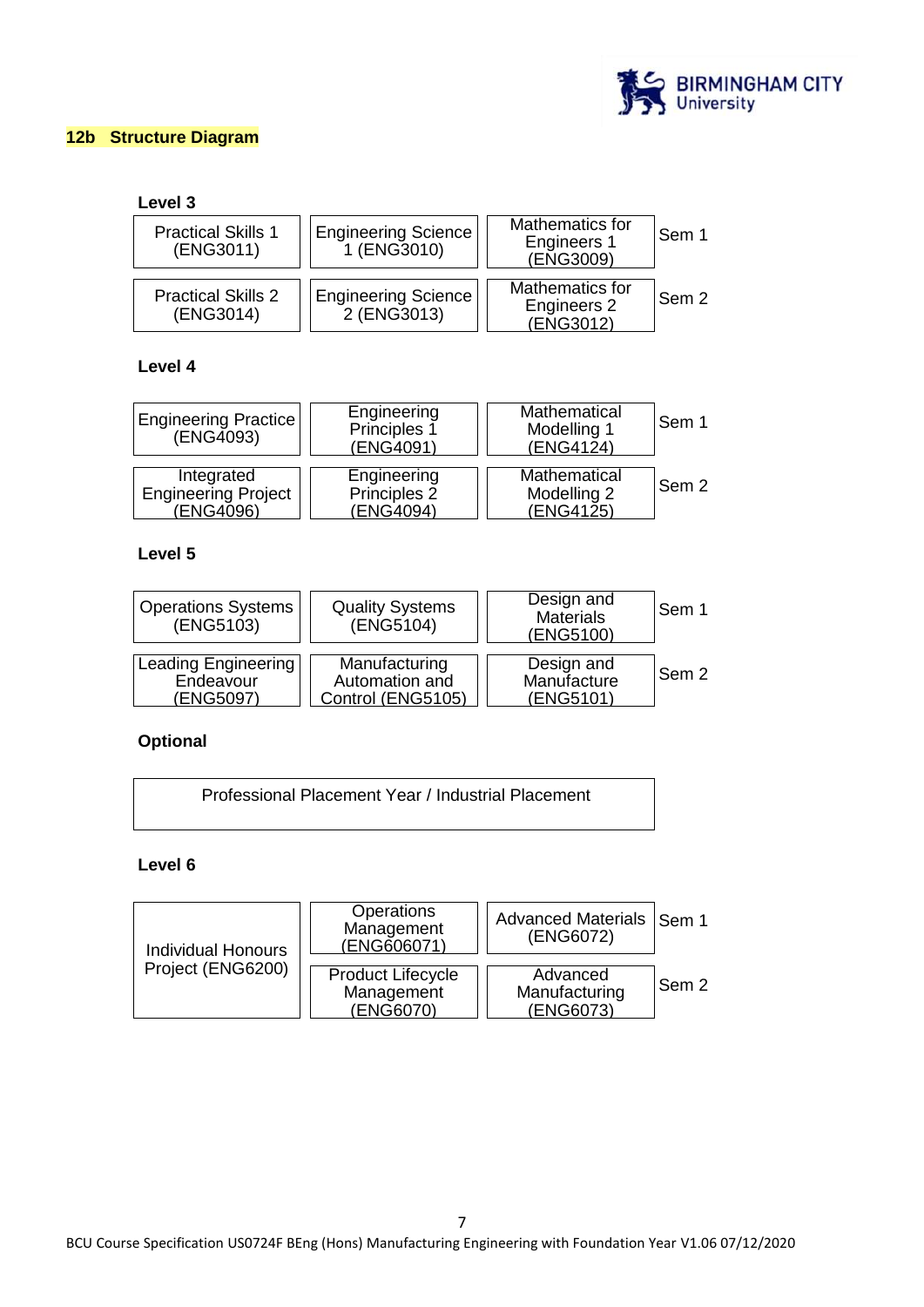

### **13 Overall Student Workload and Balance of Assessment**

Overall student *workload* consists of class contact hours, independent learning and assessment activity, with each credit taken equating to a total study time of around 10 hours. While actual contact hours may depend on the optional modules selected, the following information gives an indication of how much time students will need to allocate to different activities at each level of the course.

- *Scheduled Learning* includes lectures, practical classes and workshops, contact time specified in timetable
- *Directed Learning* includes placements, work-based learning, external visits, on-line activity, Graduate+, peer learning
- *Private Study* includes preparation for exams

The *balance of assessment* by mode of assessment (e.g. coursework, exam and in-person) depends to some extent on the optional modules chosen by students. The approximate percentage of the course assessed by coursework, exam and in-person is shown below.

#### **Level 3**

### **Workload**

### **% time spent in timetabled teaching and learning activity**

| <b>Activity</b>          | <b>Number of Hours</b> |
|--------------------------|------------------------|
| Scheduled Learning       | 480                    |
| <b>Directed Learning</b> |                        |
| <b>Private Study</b>     | 720                    |
| <b>Total Hours</b>       | 1200                   |

# **Balance of Assessment**

| <b>Assessment Mode</b> | Percentage |
|------------------------|------------|
| Coursework             | 37%        |
| Exam                   | 47%        |
| In-Person              | 17%        |

#### **Level 4**

#### **Workload**

#### **% time spent in timetabled teaching and learning activity**

| <b>Activity</b>      | <b>Number of Hours</b> |
|----------------------|------------------------|
| Scheduled Learning   | 432                    |
| Directed Learning    |                        |
| <b>Private Study</b> | 768                    |
| <b>Total Hours</b>   | 1200                   |

# **Balance of Assessment**

| <b>Assessment Mode</b> | Percentage |
|------------------------|------------|
|                        |            |

8